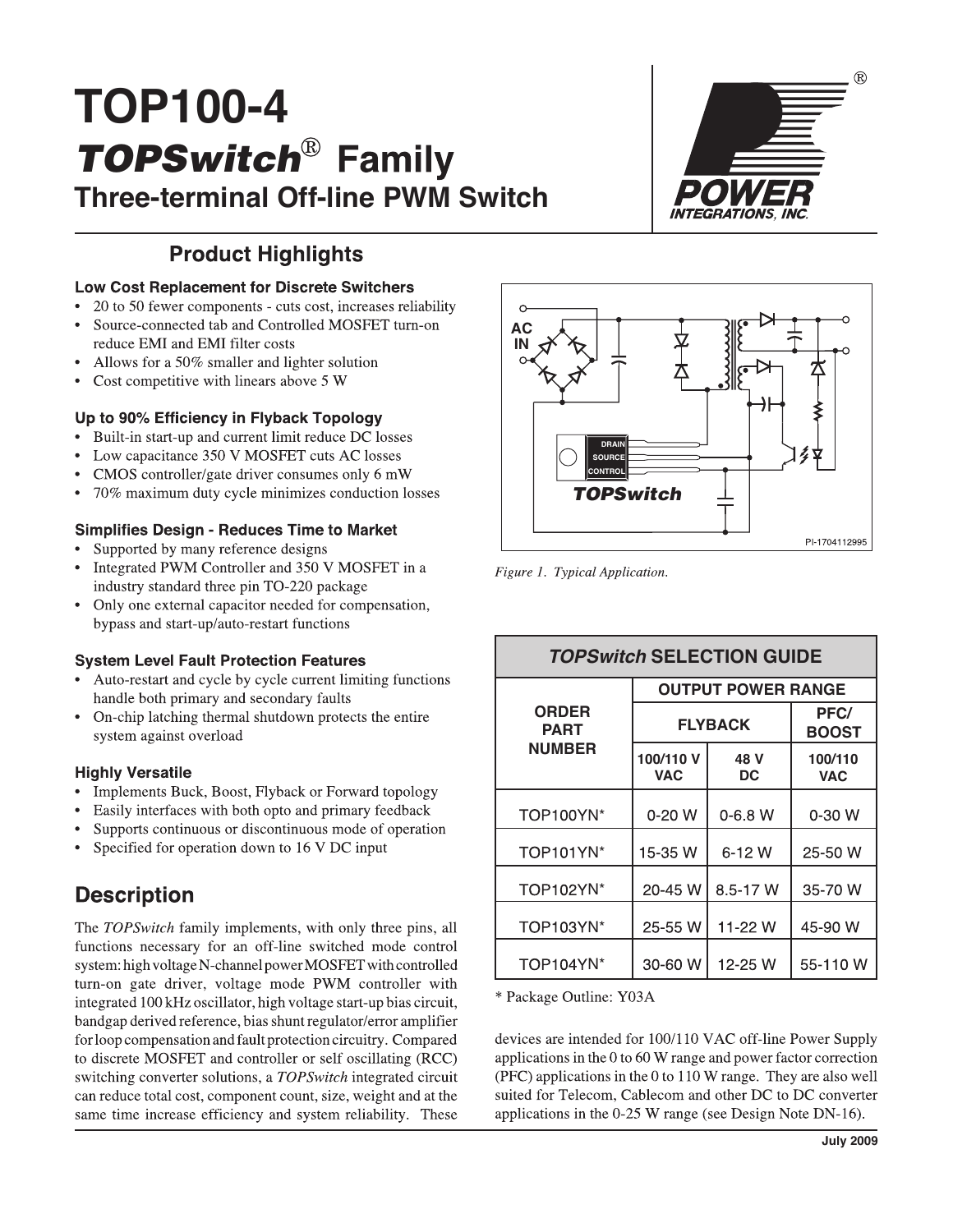

*Figure 2. Functional Block Diagram.*

# **Pin Functional Description**

### **DRAIN Pin:**

Output MOSFET drain connection. Provides internal bias current during start-up operation via an internal switched highvoltage current source. Internal current sense point.

### **CONTROL Pin:**

Error amplifier and feedback current input pin for duty cycle control. Internal shunt regulator connection to provide internal bias current during normal operation. Trigger input for latching shutdown. It is also used as the supply bypass and auto-restart/ compensation capacitor connection point.

### **SOURCE Pin:**

Output MOSFET source connection. Primary-side circuit common, power return, and reference point.



*Figure 3. Pin Configuration.*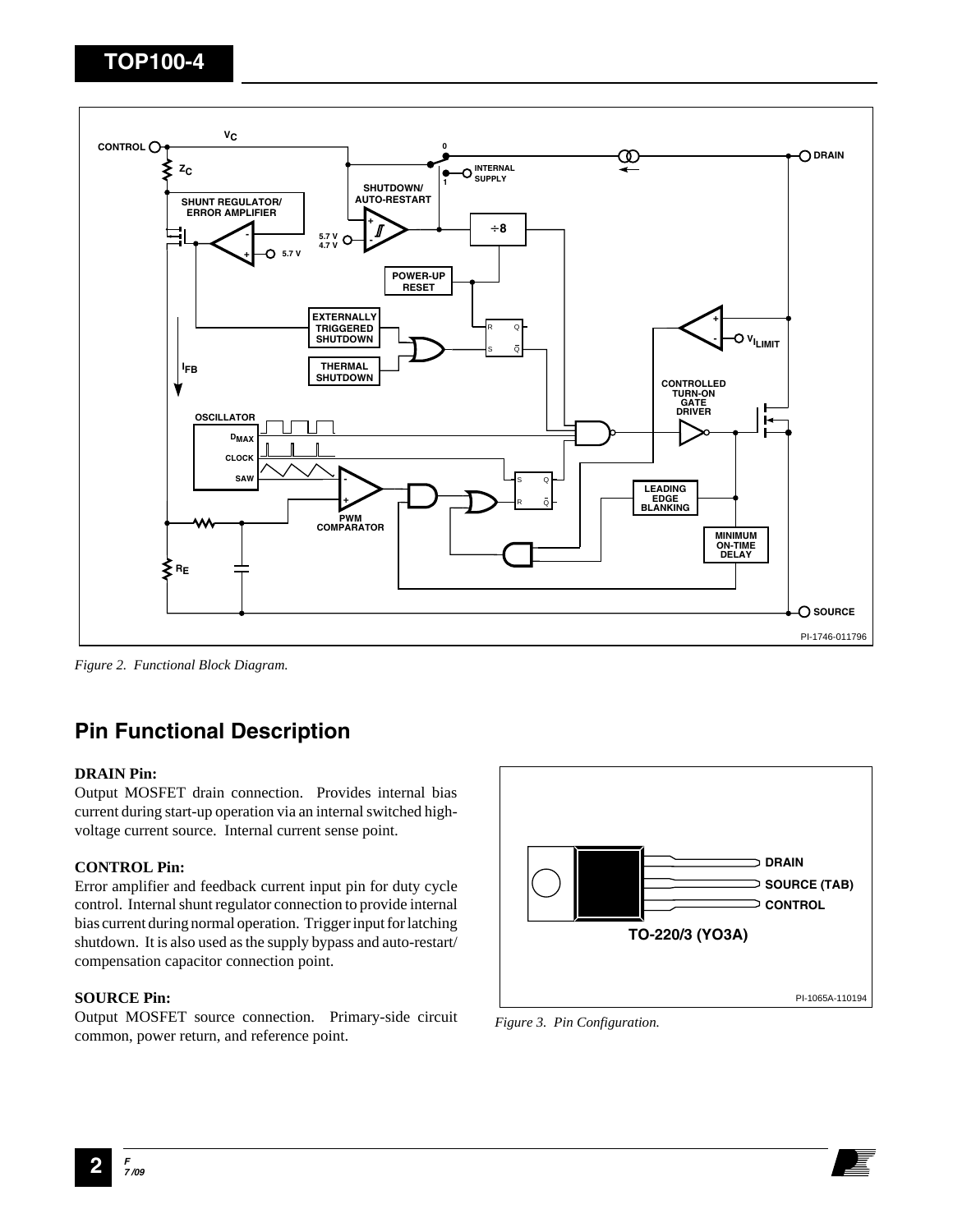### **TOPSwitch Family Functional Description**

*TOPSwitch* is a self biased and protected linear control current-to-duty cycle converter with an open drain output. High efficiency is achieved through the use of CMOS and integration of the maximum number of functions possible. CMOS significantly reduces bias currents as compared to bipolar or discrete solutions. Integration eliminates external power resistors used for current sensing and/or supplying initial start-up bias current.

During normal operation, the internal output MOSFET duty cycle linearly decreases with increasing CONTROL pin current as shown in Figure 4. To implement all the required control, bias, and protection functions, the DRAIN and CONTROL pins each perform several functions as described below. Refer to Figure 2 for a block diagram and Figure 6 for timing and voltage waveforms of the *TOPSwitch* integrated circuit.

### **Control Voltage Supply**

CONTROL pin voltage  $V_c$  is the supply or bias voltage for the controller and driver circuitry. An external bypass capacitor closely connected between the CONTROL and SOURCE pins is required to supply the gate drive current. The total amount of capacitance connected to this pin  $(C_T)$  also sets the auto-restart timing as well as control loop compensation.  $V_c$  is regulated in either of two modes of operation. Hysteretic regulation is used for initial start-up and overload operation. Shunt regulation is used to separate the duty cycle error signal from the control circuit supply current. During start-up,  $V_c$ current is supplied from a high-voltage switched current source connected internally between the DRAIN and CONTROL pins. The current source provides sufficient current to supply the control circuitry as well as charge the total external capacitance  $(C<sub>r</sub>)$ .



*Figure 4. Relationship of Duty Cycle to CONTROL Pin Current.*



*Figure 5. Start-up Waveforms for (a) Normal Operation and (b) Auto-restart.*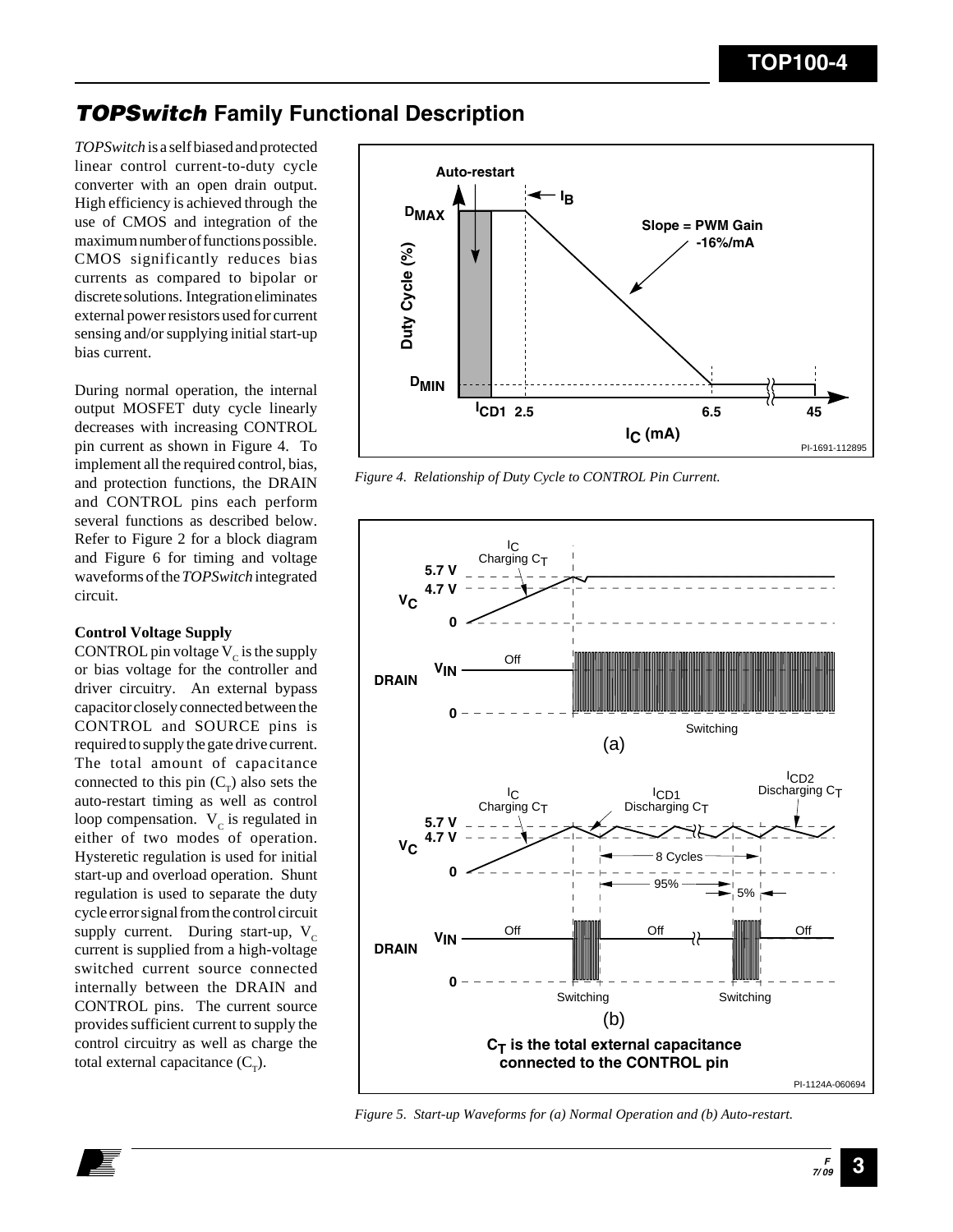### **TOPSwitch Family Functional Description (cont.)**

The first time  $V_c$  reaches the upper threshold, the high-voltage current source is turned off and the PWM modulator and output transistor are activated, as shown in Figure 5(a). During normal operation (when the output voltage is regulated) feedback control current supplies the  $V_c$  supply current. The shunt regulator keeps  $V<sub>c</sub>$  at typically 5.7 V by shunting CONTROL pin feedback current exceeding the required DC supply current through the PWM error signal sense resistor  $R<sub>r</sub>$ . The low dynamic impedance of this pin  $(Z_c)$ sets the gain of the error amplifier when used in a primary feedback configuration. The dynamic impedance of the CONTROL pin together with the external resistance and capacitance determines the control loop compensation of the power system.

If the CONTROL pin external capacitance  $(C_\tau)$  should discharge to the lower threshold, then the output MOSFET is turned off and the control circuit is placed in a low-current standby mode. The high-voltage current source is turned on and charges the external capacitance again. Charging current is shown with a negative polarity and discharging current is shown with a positive polarity in Figure 6. The hysteretic auto-restart comparator keeps  $V_c$  within a window of typically 4.7 to 5.7 V by turning the high-voltage current source on and off as shown in Figure 5(b). The auto-restart circuit has a divideby-8 counter which prevents the output MOSFET from turning on again until eight discharge-charge cycles have elapsed. The counter effectively limits *TOPSwitch* power dissipation by reducing the auto-restart duty cycle to typically 5%. Auto-restart continues to cycle until output voltage regulation is again achieved.

### **Bandgap Reference**

All critical *TOPSwitch* internal voltages are derived from a temperaturecompensated bandgap reference. This reference is also used to generate a temperature-compensated current source which is trimmed to accurately set the oscillator frequency and MOSFET gate drive current.

#### **Oscillator**

The internal oscillator linearly charges and discharges the internal capacitance between two voltage levels to create a sawtooth waveform for the pulse width modulator. The oscillator sets the pulse width modulator/current limit latch at the beginning of each cycle. The nominal frequency of 100 kHz was chosen to minimize EMI and maximize efficiency in power supply applications. Trimming of the current reference improves oscillator frequency accuracy.

### **Pulse Width Modulator**

The pulse width modulator implements a voltage-mode control loop by driving the output MOSFET with a duty cycle inversely proportional to the current flowing into the CONTROL pin. The error signal across  $R$ <sub>E</sub> is filtered by an RC network with a typical corner frequency of 7 kHz to reduce the effect of switching noise. The filtered error signal is compared with the internal oscillator sawtooth waveform to generate the duty cycle waveform. As the control current increases, the duty cycle decreases. A clock signal from the oscillator sets a latch which turns on the output MOSFET. The pulse width modulator resets the latch, turning off the output MOSFET. The maximum duty cycle is set by the symmetry of the internal oscillator. The modulator has a minimum ON-time to keep the current consumption of the *TOPSwitch* independent of the error signal. Note that a minimum current must be driven into the CONTROL pin before the duty cycle begins to change.

#### **Gate Driver**

The gate driver is designed to turn the output MOSFET on at a controlled rate to minimize common-mode EMI. The gate drive current is trimmed for improved accuracy.

### **Error Amplifier**

The shunt regulator can also perform the function of an error amplifier in primary feedback applications. The shunt regulator voltage is accurately derived from the temperature compensated bandgap reference. The gain of the error amplifier is set by the CONTROL pin dynamic impedance. The CONTROL pin clamps external circuit signals to the  $V_c$  voltage level. The CONTROL pin current in excess of the supply current is separated by the shunt regulator and flows through  $R<sub>F</sub>$  as the error signal.

### **Cycle-By-Cycle Current Limit**

The cycle by cycle peak drain current limit circuit uses the output MOSFET ON-resistance as a sense resistor. A current limit comparator compares the output MOSFET ON-state drain-source voltage,  $V_{DS(ON)}$  with a threshold voltage. High drain current causes  $V_{DS(ON)}$  to exceed the threshold voltage and turns the output MOSFET off until the start of the next clock cycle. The current limit comparator threshold voltage is temperature compensated to minimize variation of the effective peak current limit due to temperature related changes in output MOSFET  $R_{DS(ON)}$ .

The leading edge blanking circuit inhibits the current limit comparator for a short time after the output MOSFET is turned on. The leading edge blanking time has been set so that current spikes caused by primary-side capacitances and secondary-side rectifier reverse recovery time will not cause premature termination of the switching pulse.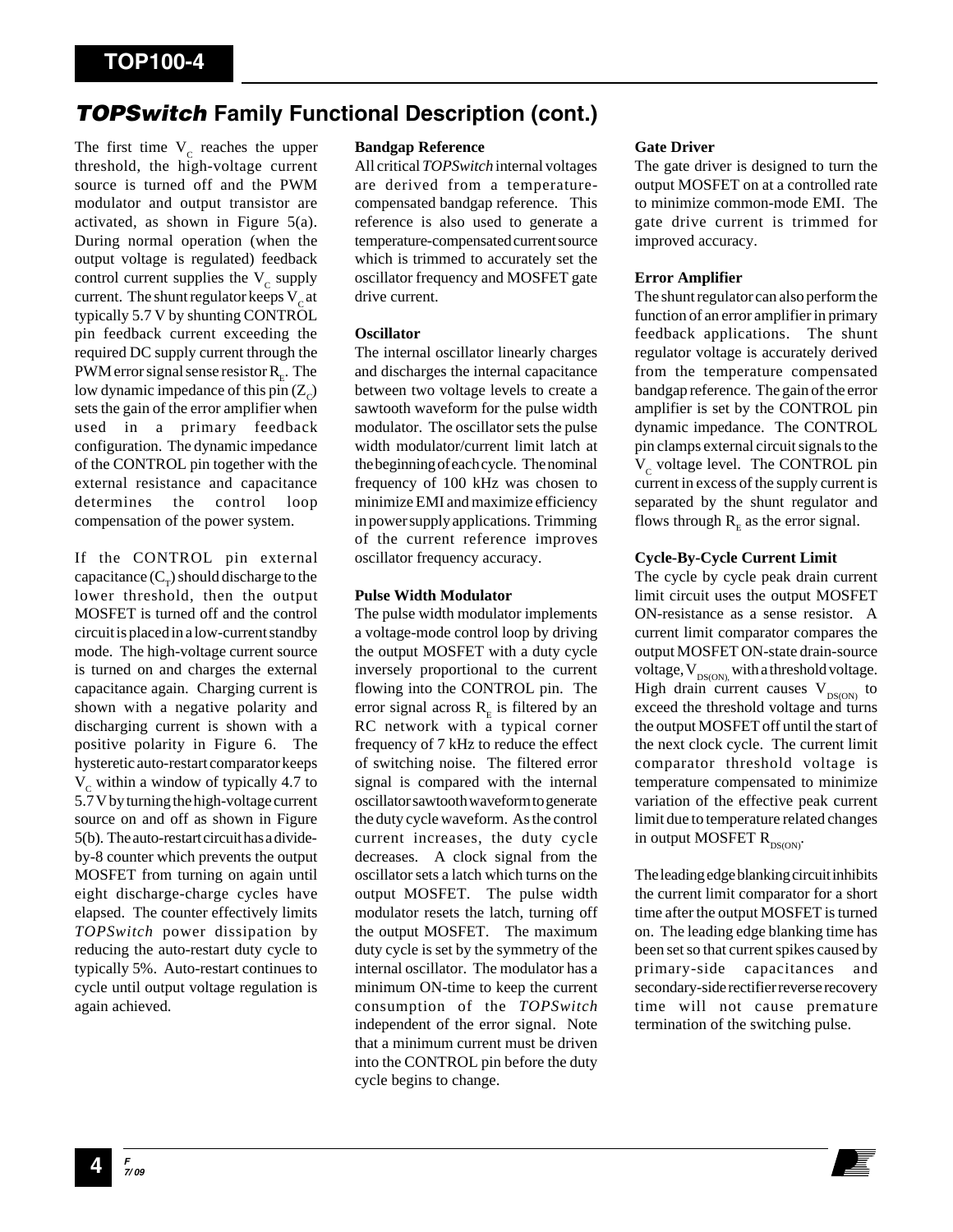

*Figure 6. Typical Waveforms for (1) Normal Operation, (2) Auto-restart, (3) Latching Shutdown, and (4) Power Down Reset.*

### **Shutdown/Auto-restart**

To minimize *TOPSwitch* power dissipation, the shutdown/auto-restart circuit turns the power supply on and off at a duty cycle of typically 5% if an out of regulation condition persists. Loss of regulation interrupts the external current into the CONTROL pin.  $V_c$  regulation changes from shunt mode to the hysteretic auto-restart mode described above. When the fault condition is removed, the power supply output becomes regulated,  $V_c$  regulation returns to shunt mode, and normal operation of the power supply resumes.

#### **Latching Shutdown**

The output overvoltage protection latch is activated by a high-current pulse into the CONTROL pin. When set, the latch turns off the *TOPSwitch* output. Activating the power-up reset circuit by

removing and restoring input power, or momentarily pulling the CONTROL pin below the power-up reset threshold resets the latch and allows *TOPSwitch* to resume normal power supply operation.  $V_c$  is regulated in hysteretic mode when the power supply is latched off.

### **Overtemperature Protection**

Temperature protection is provided by a precision analog circuit that turns the output MOSFET off when the junction temperature exceeds the thermal shutdown temperature (typically 145°C). Activating the power-up reset circuit by removing and restoring input power or momentarily pulling the CONTROL pin below the power-up reset threshold resets the latch and allows *TOPSwitch* to resume normal power supply operation.  $V_c$  is regulated in hysteretic mode when the power supply is latched off.

#### **High-voltage Bias Current Source**

This current source biases *TOPSwitch* from the DRAIN pin and charges the CONTROL pin external capacitance  $(C<sub>\tau</sub>)$  during start-up or hysteretic operation. Hysteretic operation occurs during auto-restart and latched shutdown. The current source is switched on and off with an effective duty cycle of approximately 35%. This duty cycle is determined by the ratio of CONTROL pin charge  $(I_c)$  and discharge currents  $(I_{CD1}$  and  $I_{CD2}$ ). This current source is turned off during normal operation when the output MOSFET is switching.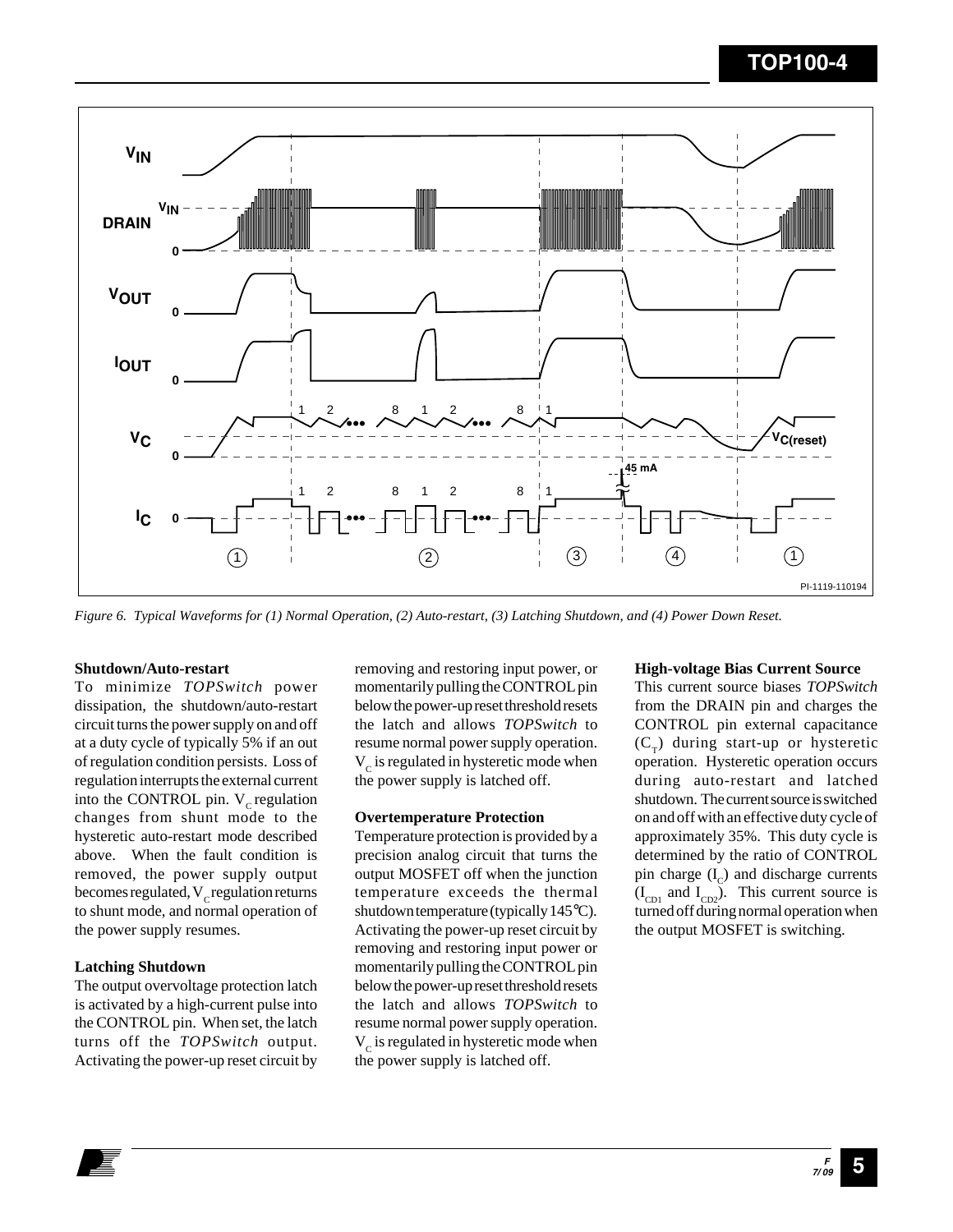### **General Circuit Operation**

### **Primary Feedback Regulation**

The circuit shown in Figure 7 is a simple 5 V, 5 W bias supply using the TOP100. This flyback power supply employs primary-side regulation from a transformer bias winding. This approach is best for low-cost applications requiring isolation and operation within a narrow range of load variation. Line and load regulation of ±5% or better can be achieved from 10% to 100% of rated load.

Voltage feedback is obtained from the transformer (T1) bias winding, which eliminates the need for optocoupler and secondary-referenced error amplifier. High-voltage DC is applied to the primary winding of T1. The other side of the transformer primary is driven by

the integrated high-voltage MOSFET transistor within the TOP100 (U1). The circuit operates at a switching frequency of 100 kHz, set by the internal oscillator of the TOP100. The clamp circuit implemented by VR1 and D1 limits the leading-edge voltage spike caused by transformer leakage inductance to a safe value. The 5 V power secondary winding is rectified and filtered by D2, C2, C3, and L1 to create the 5 V output voltage.

The output of the T1 bias winding is rectified and filtered by D3, R1, and C5. The voltage across C5 is regulated by U1, and is determined by the 5.7 V internal shunt regulator at the CONTROL pin of U1. When the rectified bias voltage on C5 begins to exceed the shunt regulator voltage, current will flow into the control pin. Increasing control pin current decreases the duty cycle until a stable operating point is reached. The output voltage is proportional to the bias voltage by the turns ratio of the output to bias windings. C5 is used to bypass the CONTROL pin. C5 also provides loop compensation for the power supply by shunting AC currents around the CONTROL pin dynamic impedance, and also determines the auto-restart frequency during startup and auto-restart conditions. See DN-8 for more information regarding bias supplies.



*Figure 7. Schematic Diagram of a Minimum Parts Count 5 V, 5 W Bias Supply Utilizing the TOP100.*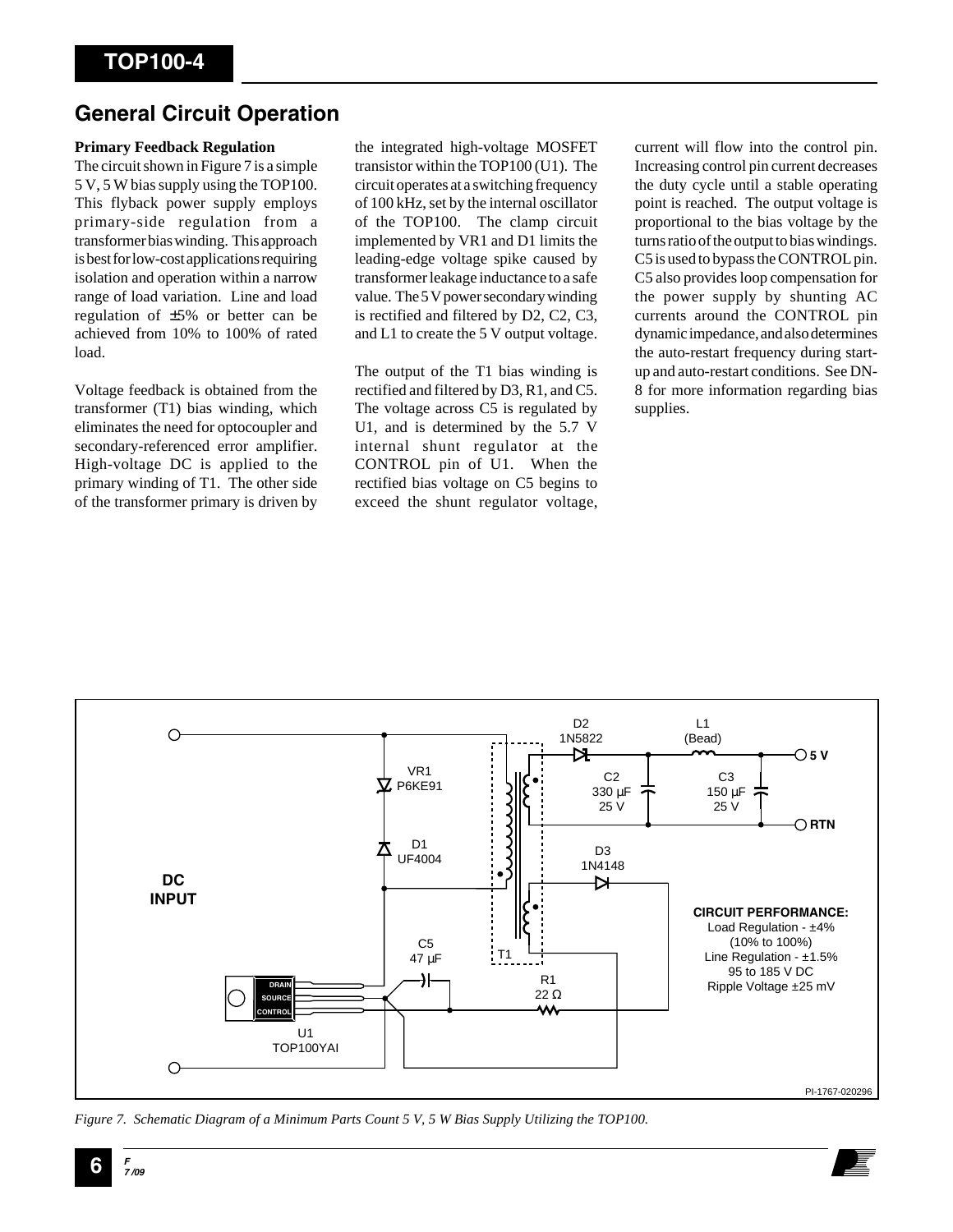

*Figure 8. Schematic Diagram of a 15 W 100/110 VAC Input Power Supply Utilizing the TOP101 and Simple Optocoupler Feedback.*

### **Simple Optocoupler Feedback**

The circuit shown in Figure 8 is a 7.5 V, 15 W secondary regulated flyback power supply using the TOP101 that will operate from 85 to 132 VAC input voltage. Improved output voltage accuracy and regulation over the circuit of Figure 7 is achieved by using an optocoupler and secondary referenced Zener diode. The general operation of the power stage of this circuit is the same as that described for Figure 7.

The input voltage is rectified and filtered by BR1 and C1. L2, C6 and C7 reduce conducted emission currents. The bias winding is rectified and filtered by D3 and C4 to create a typical 11 V bias voltage. Zener diode (VR2) voltage together with the forward voltage of the LED in the optocoupler U2 determine the output voltage. R1, the optocoupler

current transfer ratio, and the *TOPSwitch* control current to duty cycle transfer function set the DC control loop gain. C5 together with the control pin dynamic impedance and capacitor ESR establish a control loop pole-zero pair. C5 also determines the auto-restart frequency and filters internal gate drive switching currents. R2 and VR2 provide minimum current loading when output current is low. See DN-11 for more information regarding low-cost, 15 W power supplies.

#### **Accurate Optocoupler Feedback**

The circuit shown in Figure 9 is a highly accurate, 15 V, 30 W secondaryregulated flyback power supply that will operate from 85 to 132 VAC input voltage. A TL431 shunt regulator directly senses and accurately regulates the output voltage. The effective output voltage can be fine tuned by adjusting the resistor divider formed by R4 and R5. Other output voltages are possible by adjusting the transformer turns ratios as well as the divider ratio.

The general operation of the input and power stages of this circuit are the same as that described for Figures 7 and 8. R3 and C5 tailor frequency response. The TL431 (U3) regulates the output voltage by controlling optocoupler LED current (and *TOPSwitch* duty cycle) to maintain an average voltage of 2.5 V at the TL431 input pin. Divider R4 and R5 determine the actual output voltage. C9 rolls off the high frequency gain of the TL431 for stable operation. R1 limits optocoupler LED current and determines high frequency loop gain. For more information, refer to application note AN-14.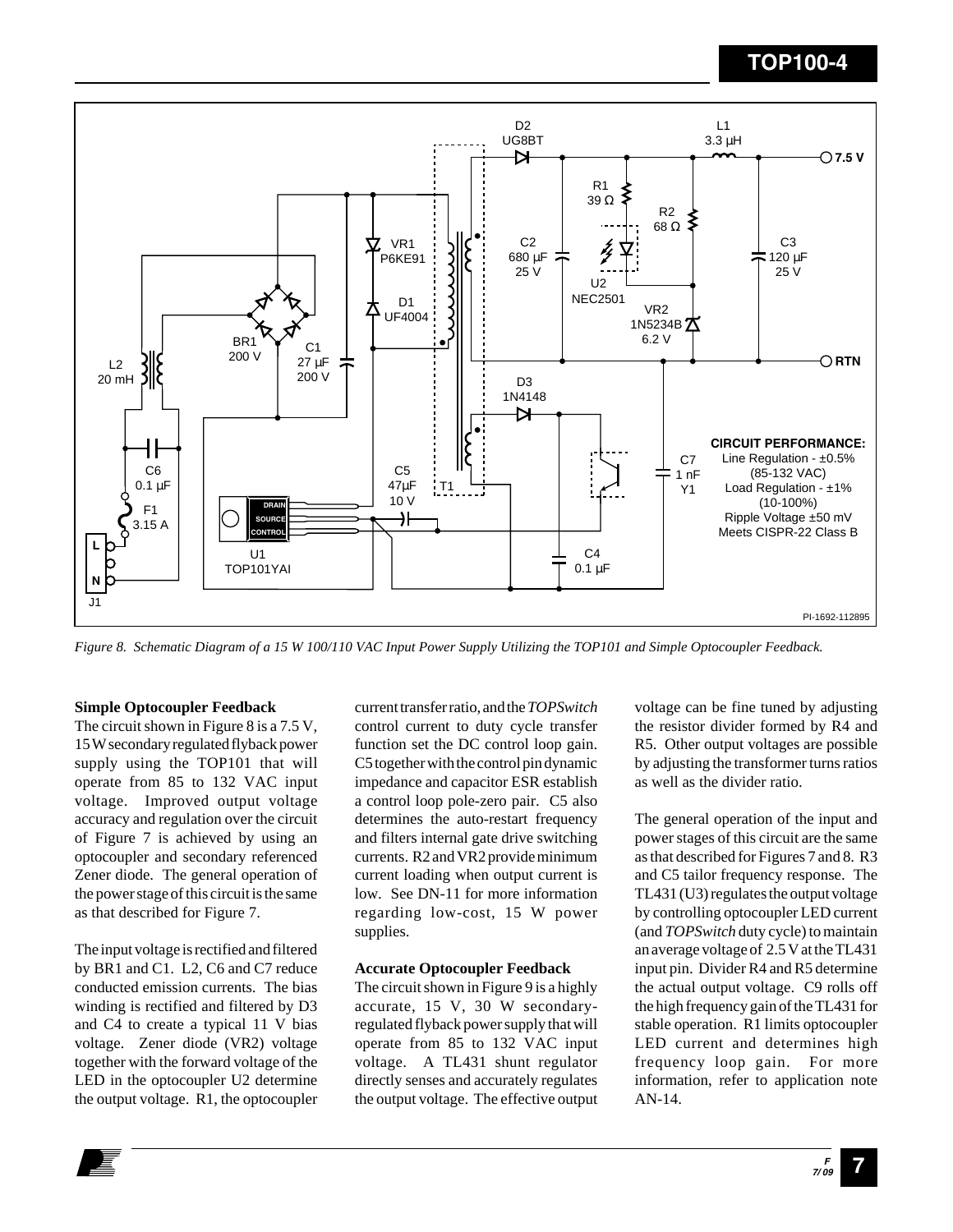

*Figure 9. Schematic Diagram of a 30 W 100/110 VAC Input Power Supply Utilizing the TOP102 and Accurate Optocoupler Feedback.*



*Figure 10. Schematic Diagram of a 60 W 110 VAC Input Boost Power Factor Correction Circuit Utilizing the TOP103.*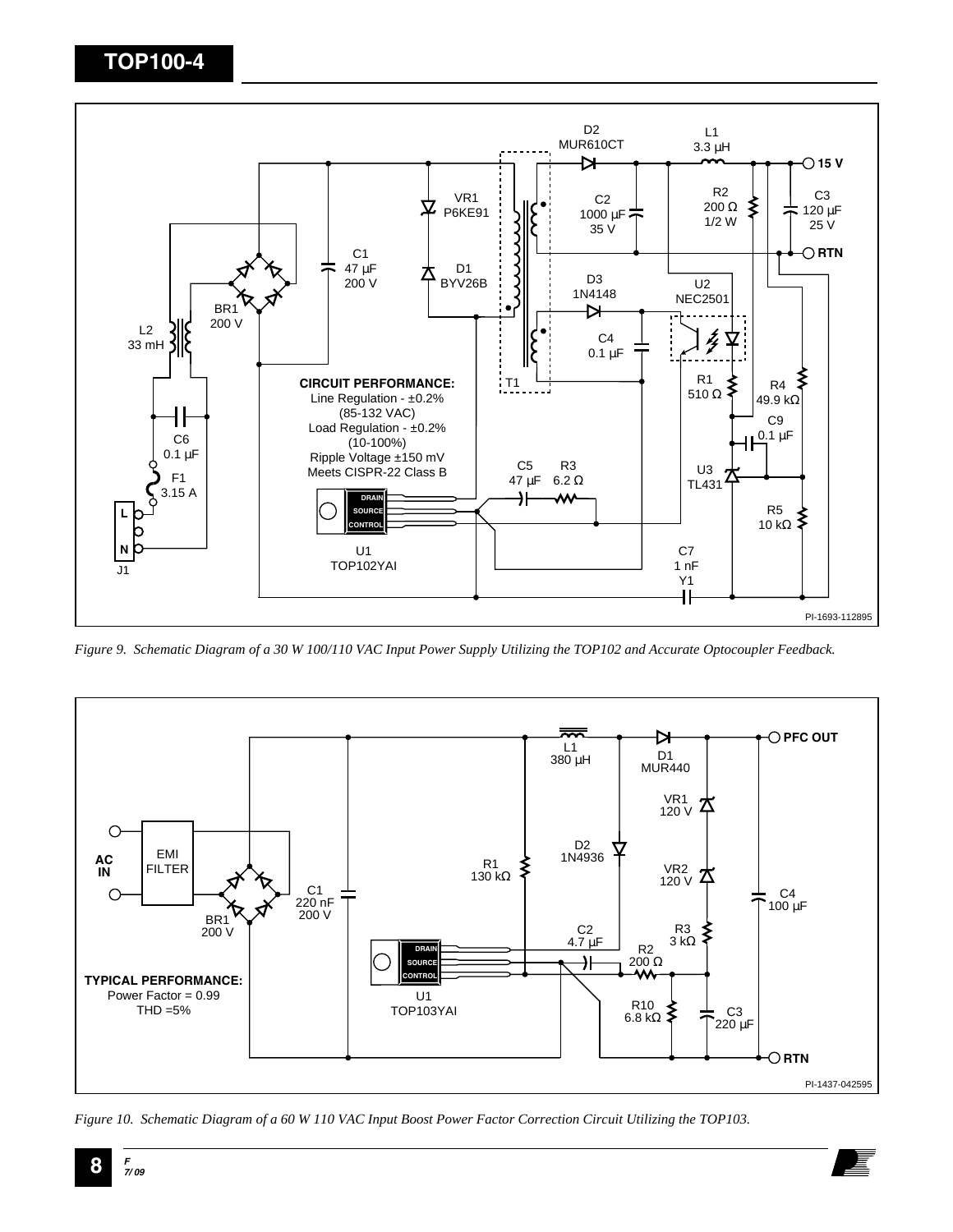### **General Circuit Operation (cont.)**

### **Boost PFC Pre-regulator**

*TOPSwitch* can also be used as a fixed frequency, discontinuous mode boost pre-regulator to improve Power Factor and reduce Total Harmonic Distortion (THD) for applications such as power supplies and electronic ballasts. The circuit shown in Figure 10 operates from 110 VAC and delivers 60 W at 265 VDC with typical Power Factor over 0.99 and THD of 5%. Bridge Rectifier BR1 full wave rectifies the AC input voltage. L1, D1, C4, and *TOPSwitch* make up the boost power stage. D2 prevents reverse current through the *TOPSwitch* body diode due to ringing voltages generated

### **Key Application Issues**

Keep the SOURCE pin length very short. Use a Kelvin connection to the SOURCE pin for the CONTROL pin bypass capacitor. Use single point grounding techniques at the SOURCE pin as shown in Figure 11.

Minimize peak voltage and ringing on the DRAIN voltage at turn-off. Use a Zener or TVS Zener diode to clamp the DRAIN voltage.

Do not plug the *TOPSwitch* device into a "hot" IC socket during test. External CONTROL pin capacitance may deliver a surge current sufficient to trigger the shutdown latch which turns the *TOPSwitch* off.

by the boost inductance and parasitic capacitance. R1 generates a precompensation current proportional to the instantaneous rectified AC input voltage which directly varies the duty cycle. C2 filters high frequency switching currents while having no filtering effect on the line frequency precompensation current. R2 decouples the pre-compensation current from the large filter capacitor C3 to prevent an averaging effect which would increase total harmonic distortion. C1 filters high frequency noise currents which could cause errors in the precompensation current.

When power is first applied, C3 charges to typically 5.7 volts before *TOPSwitch* starts. C3 then provides *TOPSwitch* bias current until the output voltage becomes regulated. When the output voltage becomes regulated, series connected Zener diodes VR1 and VR2 begin to conduct, drive current into the *TOPSwitch* control pin, and directly control the duty cycle. C3 together with R3 perform low pass filtering on the feedback signal to prevent output line frequency ripple voltage from varying the duty cycle. For more information, refer to Design Note DN-7.

Under some conditions, externally provided bias or supply current driven into the CONTROL pin can hold the *TOPSwitch* in one of the 8 auto-restart cycles indefinitely and prevent starting. Shorting the CONTROL pin to the SOURCE pin will reset the *TOPSwitch*. To avoid this problem when doing bench evaluations, it is recommended that the  $V_c$  power supply be turned on before the DRAIN voltage is applied.

CONTROL pin currents during autorestart operation are much lower at low input voltages (< 20 V) which increases the auto-restart cycle period (see the  $I_c$ vs. Drain Voltage Characteristic curve). Short interruptions of AC power may cause *TOPSwitch* to enter the 8-count auto-restart cycle before starting again. This is because the input energy storage capacitors are not completely discharged and the CONTROL pin capacitance has not discharged below the pin internal power-up reset voltage.

In some cases, minimum loading may be necessary to keep a lightly loaded or unloaded output voltage within the desired range due to the minimum ONtime.

For additional applications information regarding the *TOPSwitch* family, refer to AN-14.



*Figure 11. Recommended TOPSwitch Layout.*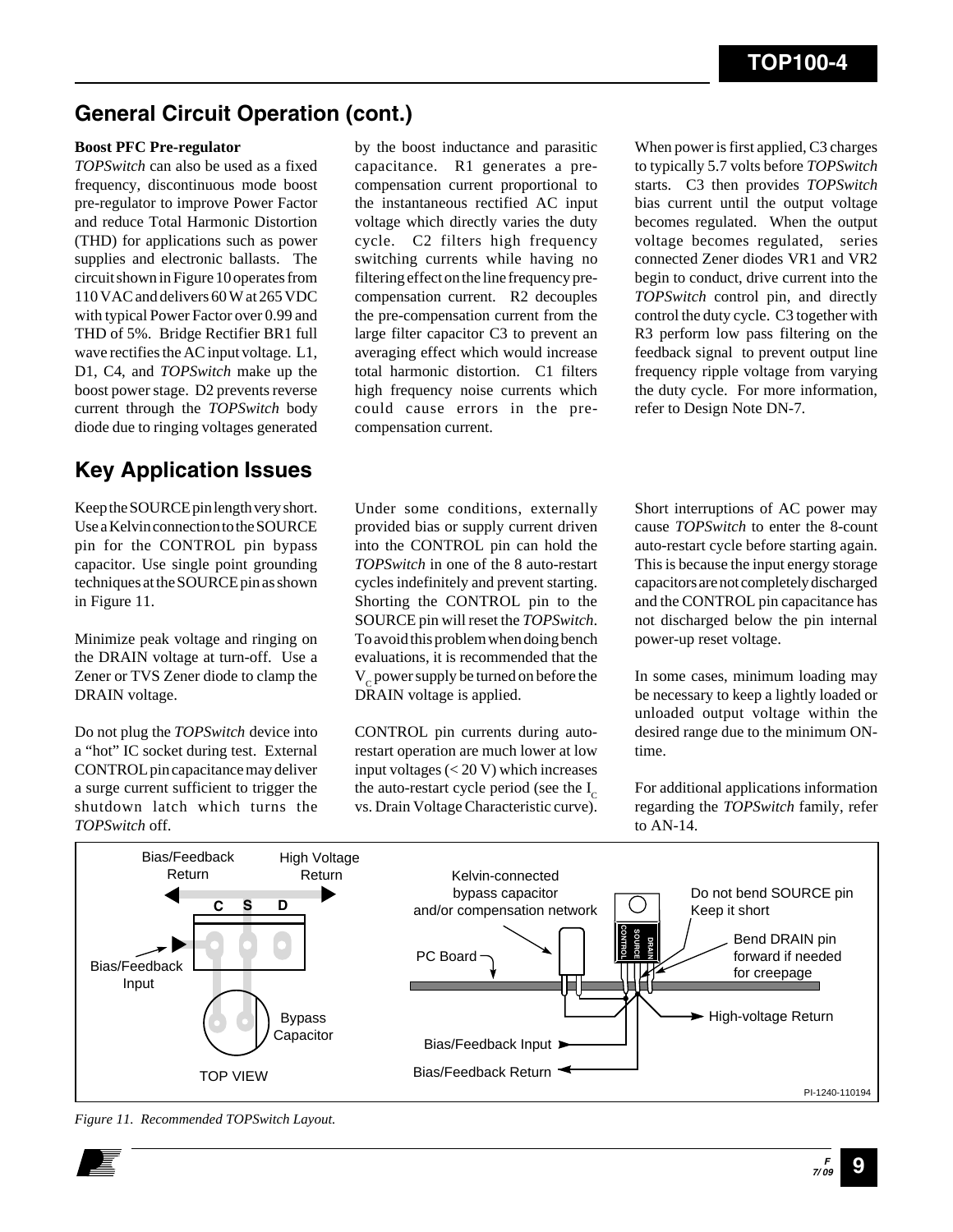### **ABSOLUTE MAXIMUM RATINGS(1)**

- Thermal Impedance (θJA) ...................................... 70°C/W Thermal Impedance (θJC)(4) .................................... 2 °C/W
- 1. Unless noted, all voltages referenced to SOURCE,  $T_A = 25$ °C.
- 2. Normally limited by internal circuitry.
- 3. 1/16" from case for 5 seconds.
- 4. Measured at tab closest to plastic interface.

| <b>Specification</b>                                | <b>Symbol</b>                          | <b>Conditions</b><br>(Unless Otherwise Specified)<br>See Figure 14<br>SOURCE = $0 V$<br>$T_i = -40$ to 125°C |                            | Min            | <b>Typ</b>       | <b>Max</b>       | <b>Units</b> |  |  |
|-----------------------------------------------------|----------------------------------------|--------------------------------------------------------------------------------------------------------------|----------------------------|----------------|------------------|------------------|--------------|--|--|
| <b>CONTROL FUNCTIONS</b>                            |                                        |                                                                                                              |                            |                |                  |                  |              |  |  |
| Output<br>Frequency                                 | $f_{\rm osc}$                          | $I_c = 4$ mA, $T_i = 25^{\circ}$ C                                                                           | 90                         | 100            | 110              | kHz              |              |  |  |
| Maximum<br>Duty Cycle                               | $\mathsf{DC}_{\mathsf{MAX}}$           | $I_c = I_{c} + 0.5$ mA, See Figure 12                                                                        | 64                         | 67             | 70               | %                |              |  |  |
| Minimum<br>Duty Cycle                               | $DC_{MIN}$                             | $I_c = 10$ mA, See Figure 12                                                                                 | 1.0                        | 1.8            | 3.0              | $\%$             |              |  |  |
| <b>PWM</b><br>Gain                                  |                                        | $I_c = 4$ mA, $T_i = 25^{\circ}$ C<br>See Figure 4                                                           | $-11$                      | $-16$          | $-21$            | $%$ /mA          |              |  |  |
| <b>PWM Gain</b><br><b>Temperature Drift</b>         |                                        | See Note 1                                                                                                   |                            | $-0.05$        |                  | %/mA/°C          |              |  |  |
| <b>External</b><br><b>Bias Current</b>              | $\mathsf{I}_{\mathsf{B}}$              | See Figure 4                                                                                                 |                            | 1.5            | 2.5              | 4                | mA           |  |  |
| Dynamic<br>Impedance                                | $Z_c$                                  | $I_c = 4$ mA, $T_i = 25^{\circ}$ C<br>See Figure 13                                                          | 10                         | 15             | 22               | Ω                |              |  |  |
| Dynamic Impedance<br><b>Temperature Drift</b>       |                                        |                                                                                                              |                            |                | 0.18             |                  | $\%$ /°C     |  |  |
| SHUTDOWN/AUTO-RESTART                               |                                        |                                                                                                              |                            |                |                  |                  |              |  |  |
| <b>CONTROL Pin</b><br><b>Charging Current</b>       | $I_c$                                  | $T_i = 25^{\circ}C$                                                                                          | $V_c = 0 V$<br>$V_c = 5 V$ | $-2.4$<br>$-2$ | $-1.9$<br>$-1.5$ | $-1.2$<br>$-0.8$ | mA           |  |  |
| <b>Charging Current</b><br><b>Temperature Drift</b> |                                        | See Note 1                                                                                                   |                            |                | 0.4              |                  | $\%$ /°C     |  |  |
| Auto-restart<br><b>Threshold Voltage</b>            | $\mathsf{V}_{\mathsf{C}(\mathsf{AR})}$ | S1 open                                                                                                      |                            |                | 5.7              |                  | $\vee$       |  |  |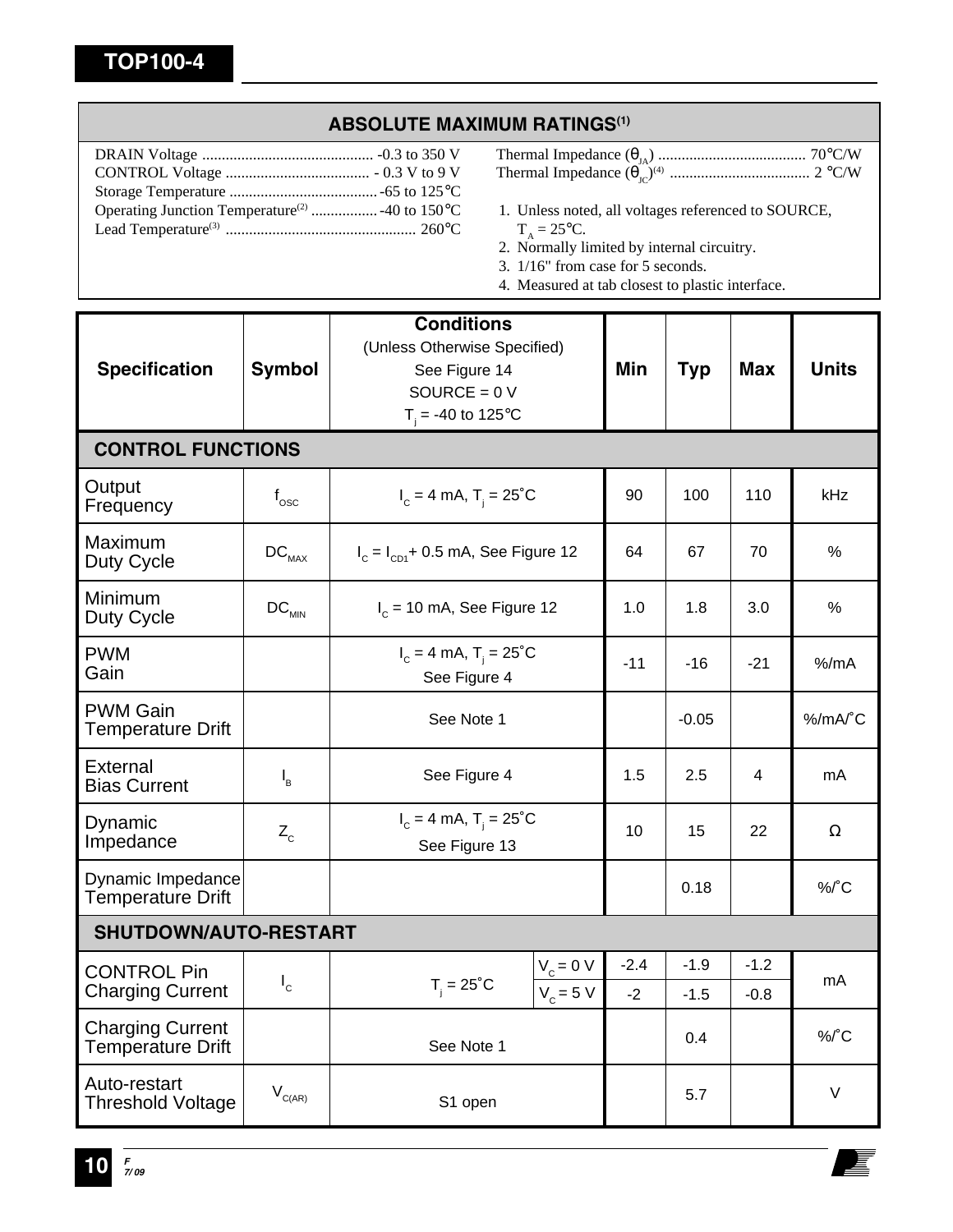| <b>Specification</b>                              | <b>Symbol</b>                               | <b>Conditions</b><br>(Unless Otherwise Specified)<br>See Figure 14<br>SOURCE = $0V$<br>$T_i = -40$ to 125°C | Min  | Typ | <b>Max</b>   | <b>Units</b>    |  |  |  |
|---------------------------------------------------|---------------------------------------------|-------------------------------------------------------------------------------------------------------------|------|-----|--------------|-----------------|--|--|--|
| <b>SHUTDOWN/AUTO-RESTART (cont.)</b>              |                                             |                                                                                                             |      |     |              |                 |  |  |  |
| <b>UV Lockout</b><br><b>Threshold Voltage</b>     |                                             | S1 open                                                                                                     | 4.7  |     |              | V               |  |  |  |
| Auto-restart<br><b>Hysteresis Voltage</b>         |                                             | S1 open                                                                                                     | 0.6  | 1.0 |              | $\vee$          |  |  |  |
| Auto-restart<br>Duty Cycle                        |                                             | S1 open                                                                                                     |      | 5   | 8            | %               |  |  |  |
| Auto-restart<br>Frequency                         |                                             | S1 open                                                                                                     |      | 1.2 |              | Hz              |  |  |  |
| <b>CIRCUIT PROTECTION</b>                         |                                             |                                                                                                             |      |     |              |                 |  |  |  |
| Self-protection<br><b>Current Limit</b>           |                                             | <b>TOP100</b><br>di/dt = 160 mA/ $\mu$ s, T <sub>i</sub> = 25 <sup>°</sup> C                                | 0.88 |     | 1.25         |                 |  |  |  |
|                                                   |                                             | <b>TOP101</b><br>di/dt = 280 mA/ $\mu$ s, T <sub>i</sub> = 25 <sup>°</sup> C                                | 1.50 |     | 2.15<br>3.10 |                 |  |  |  |
|                                                   | $I_{LIMIT}$                                 | <b>TOP102</b><br>di/dt = 400 mA/ $\mu$ s, T <sub>i</sub> = 25 <sup>°</sup> C                                | 2.20 |     |              | A               |  |  |  |
|                                                   |                                             | <b>TOP103</b><br>di/dt = 520 mA/ $\mu$ s, T <sub>i</sub> = 25 <sup>°</sup> C                                | 2.85 |     | 4.00         |                 |  |  |  |
|                                                   |                                             | <b>TOP104</b><br>di/dt = 600 mA/ $\mu$ s, T <sub>i</sub> = 25 <sup>°</sup> C                                | 3.30 |     | 4.60         |                 |  |  |  |
| <b>Leading Edge</b><br><b>Blanking Time</b>       | $t_{LEB}$                                   | $I_c = 4 mA$                                                                                                |      | 150 |              | ns              |  |  |  |
| <b>Current Limit</b><br>Delay                     | $t_{\text{\tiny{ILD}}}$                     | $I_c = 4 mA$                                                                                                |      | 100 |              | ns              |  |  |  |
| <b>Thermal Shutdown</b><br>Temperature            |                                             | $I_c = 4 mA$                                                                                                | 125  | 145 |              | $\rm ^{\circ}C$ |  |  |  |
| <b>Latched Shutdown</b><br><b>Trigger Current</b> | $I_{SD}$                                    | See Figure 13<br>25                                                                                         |      | 45  | 75           | mA              |  |  |  |
| Power-up Reset<br><b>Threshold Voltage</b>        | $\mathsf{V}_{_{\mathsf{C}(\mathsf{REST})}}$ | S2 open                                                                                                     | 2.0  | 3.3 | 4.2          | $\vee$          |  |  |  |

E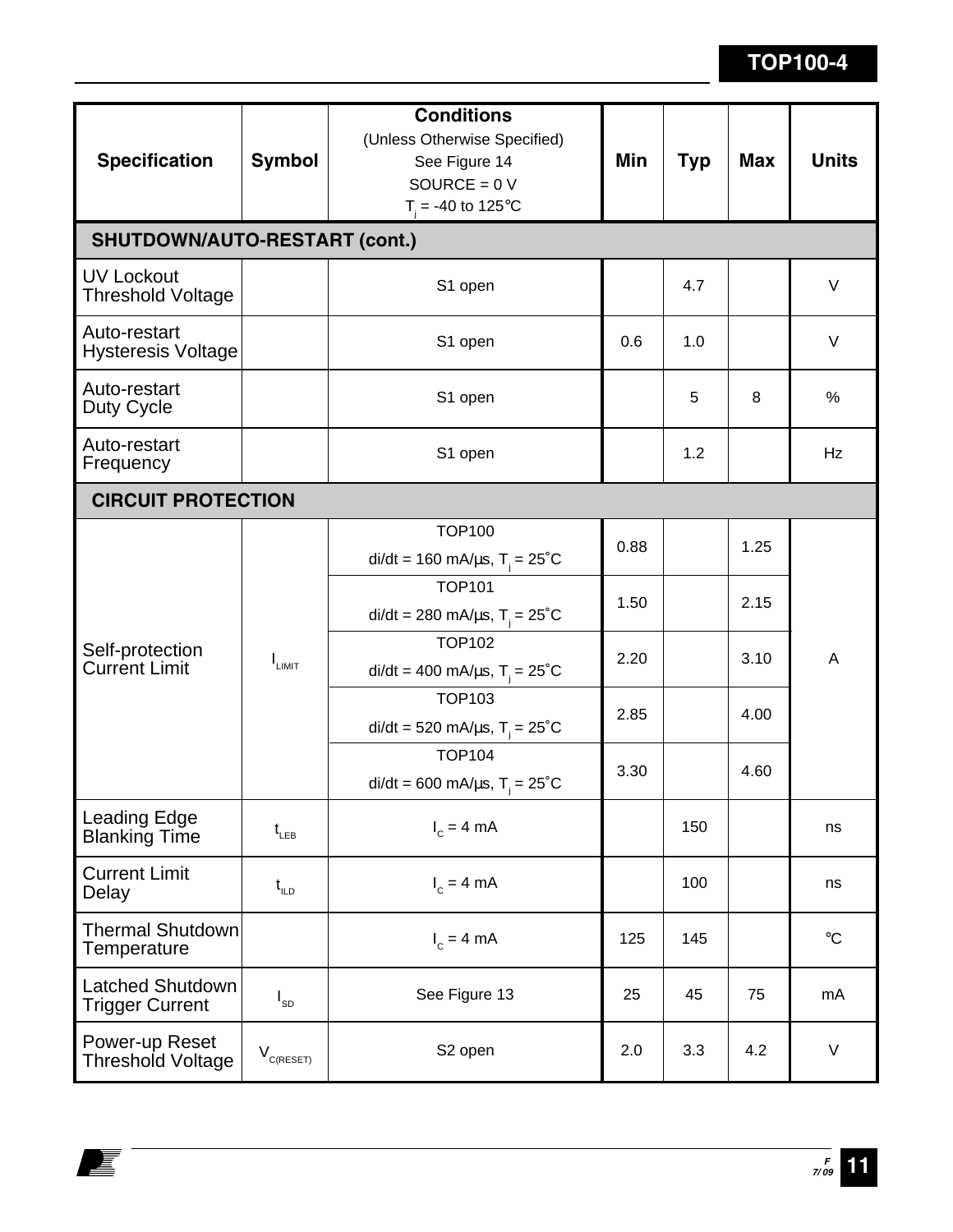|                                                    |                            | <b>Conditions</b>                                     |                      |     |            |            |              |  |
|----------------------------------------------------|----------------------------|-------------------------------------------------------|----------------------|-----|------------|------------|--------------|--|
|                                                    | <b>Symbol</b>              | (Unless Otherwise Specified)                          |                      |     |            |            |              |  |
| <b>Specification</b>                               |                            | See Figure 14                                         |                      | Min | <b>Typ</b> | <b>Max</b> | <b>Units</b> |  |
|                                                    |                            | SOURCE = $0 V$<br>$T_i = -40$ to 125°C                |                      |     |            |            |              |  |
| <b>OUTPUT</b>                                      |                            |                                                       |                      |     |            |            |              |  |
|                                                    |                            |                                                       |                      |     |            |            |              |  |
|                                                    |                            | <b>TOP100</b>                                         | $T_i = 25^{\circ}C$  |     | 6.4        | 7.5        |              |  |
|                                                    |                            | $I_{D} = 110 \text{ mA}$                              | $T_i = 100^{\circ}C$ |     | 10.5       | 12.4       |              |  |
|                                                    |                            | <b>TOP101</b>                                         | $T_i = 25^{\circ}C$  |     | 3.6        | 4.3        |              |  |
|                                                    |                            | $I_{D} = 190 \text{ mA}$                              | $T_i = 100^{\circ}C$ |     | 6.0        | 7.1        |              |  |
| <b>ON-State</b>                                    | $R_{DS(ON)}$               | <b>TOP102</b>                                         | $T_i = 25^{\circ}C$  |     | 2.6        | 3.0        | $\Omega$     |  |
| Resistance                                         |                            | $I_{D} = 270 \text{ mA}$                              | $T_i = 100^{\circ}C$ |     | 4.2        | 5.0        |              |  |
|                                                    |                            | <b>TOP103</b>                                         | $T_i = 25^{\circ}C$  |     | 2.0        | 2.4        |              |  |
|                                                    |                            | $I_{D} = 350 \text{ mA}$                              | $T_i = 100^{\circ}C$ |     | 3.3        | 3.9        |              |  |
|                                                    |                            | <b>TOP104</b>                                         | $T_i = 25^{\circ}C$  |     | 1.7        | 2.0        |              |  |
|                                                    |                            | $I_p = 400 \text{ mA}$                                | $T_i = 100^{\circ}C$ |     | 2.8        | 3.3        |              |  |
| <b>OFF-State</b>                                   | $I_{DSS}$                  | Device in Latched Shutdown                            |                      |     |            | 500        | μA           |  |
| Current                                            |                            | $I_c = 4$ mA, $V_{DS} = 280$ V, $T_A = 125$ °C        |                      |     |            |            |              |  |
| <b>Breakdown</b>                                   |                            | Device in Latched Shutdown                            |                      |     |            |            |              |  |
| Voltage                                            | $\mathsf{BV}_\mathsf{DSS}$ | $I_c = 4$ mA, $I_p = 500 \mu A$ , $T_A = 25^{\circ}C$ |                      | 350 |            |            | $\vee$       |  |
| <b>Rise</b>                                        |                            | <b>Measured With</b>                                  |                      |     |            |            |              |  |
| Time                                               | $t_{\rm r}$                | Figure 8 Schematic                                    |                      |     | 100        |            | ns           |  |
| Fall                                               |                            | <b>Measured With</b>                                  |                      |     | 50         |            | ns           |  |
| Time                                               | $t_{\rm f}$                | Figure 8 Schematic                                    |                      |     |            |            |              |  |
| <b>SUPPLY</b>                                      |                            |                                                       |                      |     |            |            |              |  |
| <b>DRAIN Supply</b><br>Voltage                     |                            | See Note 2                                            |                      | 36  |            |            | $\vee$       |  |
| <b>Shunt Regulator</b><br>Voltage                  | $V_{C(SHUNT)}$             | $I_c = 4$ mA                                          |                      | 5.5 | 5.8        | 6.1        | $\vee$       |  |
| <b>Shunt Regulator</b><br><b>Temperature Drift</b> |                            |                                                       |                      |     | ±50        |            | ppm/°C       |  |
| <b>CONTROL Supply/</b><br>Discharge Current        | $I_{CD1}$                  | Output MOSFET Enabled                                 |                      | 0.6 | 1.2        | 1.6        | mA           |  |
|                                                    | $I_{CD2}$                  | Output MOSFET Disabled                                |                      | 0.5 | 0.8        | 1.1        |              |  |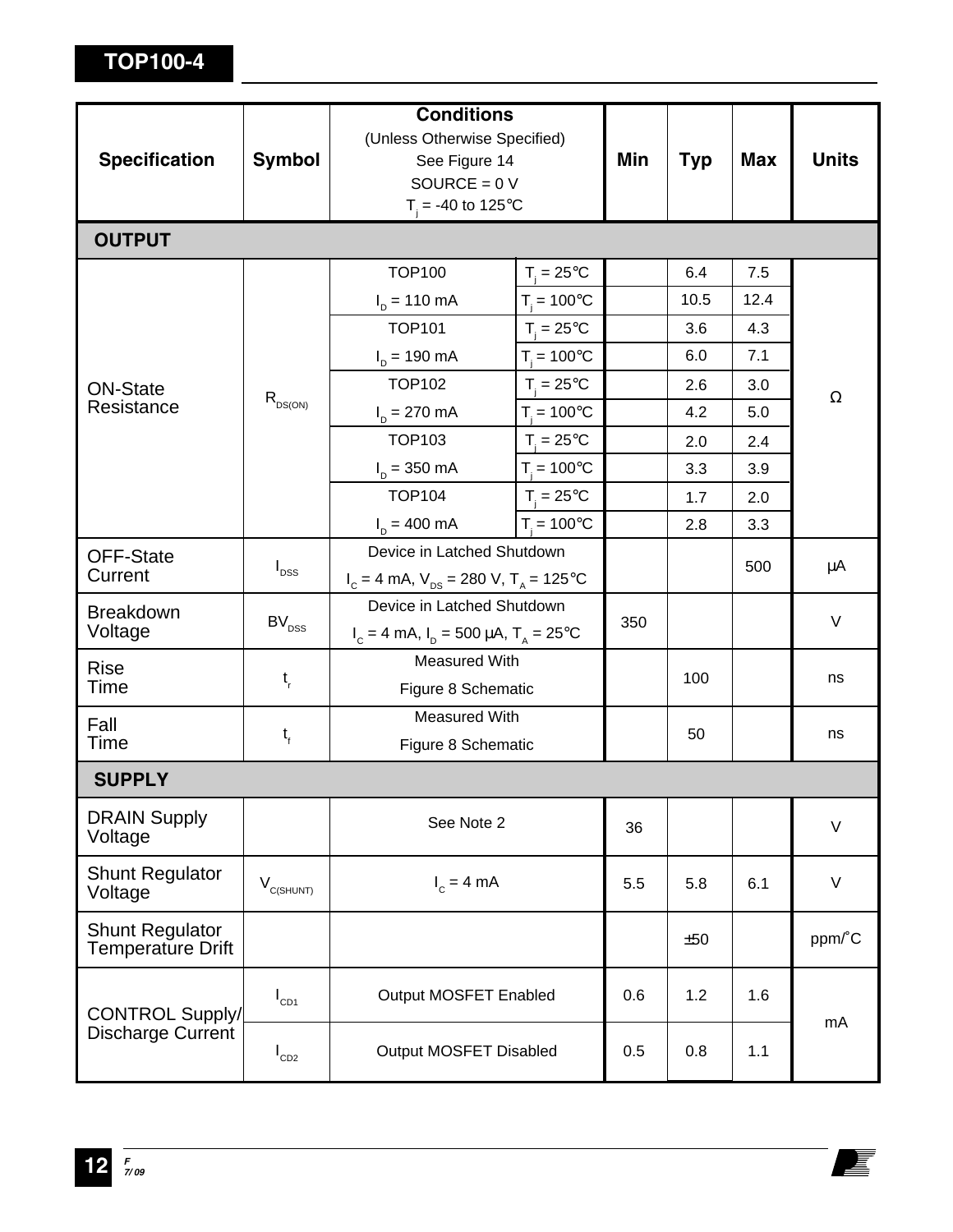| <b>Specification</b>                          | <b>Symbol</b> | <b>Conditions</b><br>(Unless Otherwise Specified)<br>See Figure 14<br>$VS2 = 16$ V R1 = 0 $\Omega$<br>SOURCE = $0 V$<br>$T_{\text{H}} = -40$ to 125°C |        | Min            | <b>Typ</b> | <b>Max</b>    | <b>Units</b> |  |
|-----------------------------------------------|---------------|-------------------------------------------------------------------------------------------------------------------------------------------------------|--------|----------------|------------|---------------|--------------|--|
| LOW INPUT VOLTAGE OPERATION (See Note 3)      |               |                                                                                                                                                       |        |                |            |               |              |  |
| <b>DRAIN Supply</b><br>Voltage                |               | See Note 4                                                                                                                                            |        | 16             |            |               | Volts        |  |
| <b>CONTROL Pin</b><br><b>Charging Current</b> |               | $V_c = 0 V$<br>$T_i = 25^{\circ}C$<br>$V_c = 5 V$                                                                                                     | $-2.3$ | $-1.65$        | $-1$       | mA            |              |  |
|                                               |               |                                                                                                                                                       |        | $-1.2$         | $-0.64$    | $-0.28$       | mA           |  |
| Auto-restart<br>Duty Cycle                    |               | S1/Open                                                                                                                                               |        | $\overline{4}$ | 8          | $\frac{0}{0}$ |              |  |
| Auto-restart<br>Frequency                     |               | S1/Open                                                                                                                                               |        |                | 0.85       |               | Hz           |  |

### **NOTES:**

- 1. For specifications with negative values, a negative temperature coefficient corresponds to an increase in magnitude with increasing temperature, and a positive temperature coefficient corresponds to a decrease in magnitude with increasing temperature.
- 2. It is possible to start up and operate TOPSwitch at DRAIN voltages well below 36 V. Refer to the "Low Input Voltage" Specification section for details.
- 3. This section specifies only parameters affected by low input voltage operation (Drain Voltages less than 36 V). All other parameters remain unchanged.
- 4. For low input voltage applications, the primary peak current could be set to a lower value than the current limit to increase efficiency. Refer to the Output Characteristics graph (Drain Current vs. Drain Voltage). The voltage across the transformer primary during the ON time is the difference between the input voltage and the drain voltage  $(V_{DS(ON)})$ .

For example, if the input voltage is 16 VDC and a TOP104 (3.3A minimum current limit) is used at a primary peak current of 1A. Then the  $(V_{DS(ON)})$  is 3 V at 100°C and the energizing voltage across the transformer primary is 13 V.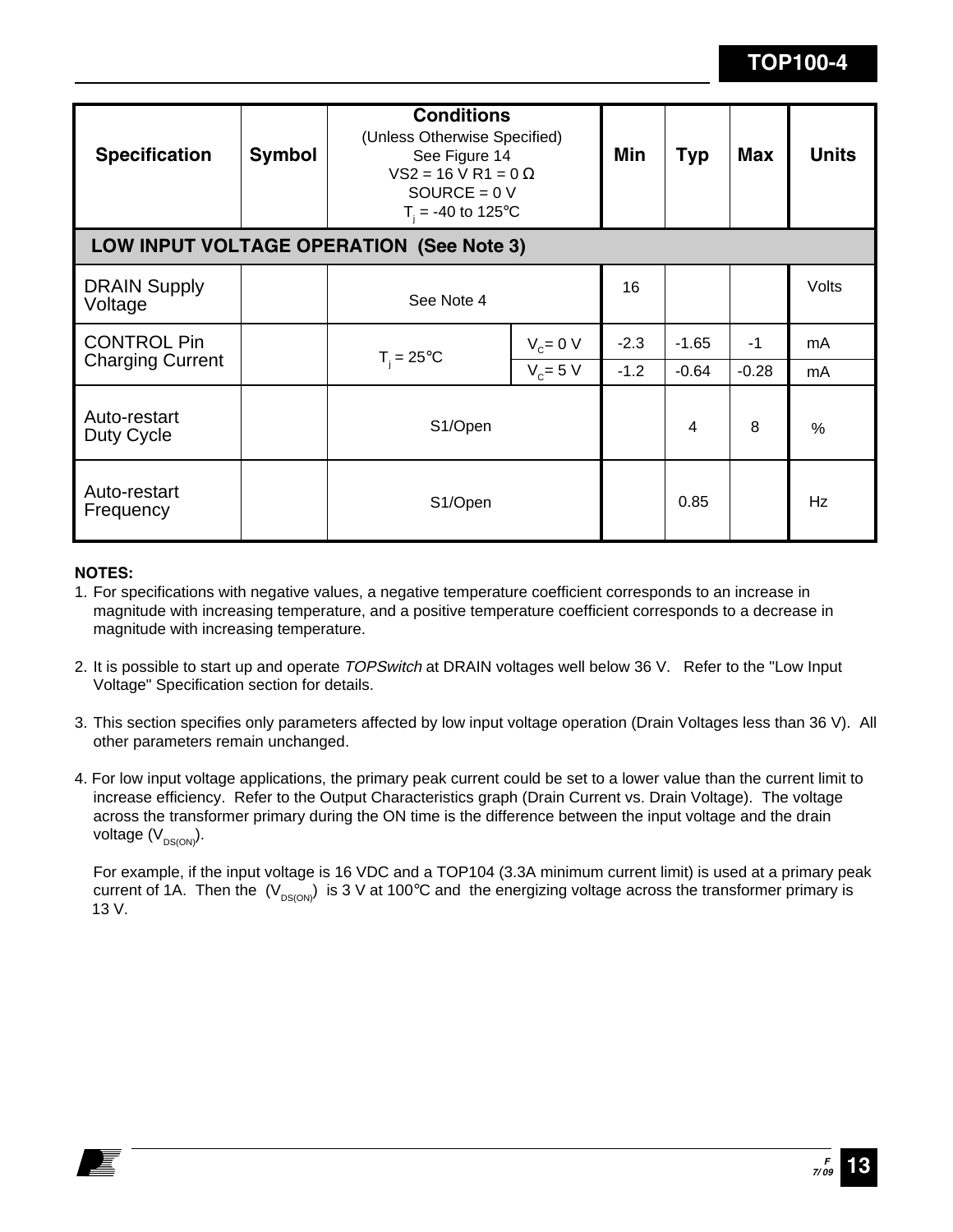

*Figure 12. TOPSwitch Duty Cycle Measurement.*

120 **PI-1216-091794** PI-1216-091794 CONTROL Pin Current (mA) **CONTROL Pin Current (mA)** 100 80 Latched Shutdown Trigger Current (45 mA) 60 40 Dynamic 1 Impedance <sup>=</sup> **Slope** 20 0 0 2 4 6 8 10 **CONTROL Pin Voltage (V)**

**TYPICAL CONTROL PIN I-V CHARACTERISTIC**

*Figure 13. TOPSwitch CONTROL Pin I-V Characteristic.*



*Figure 14. TOPSwitch General Test Circuit.*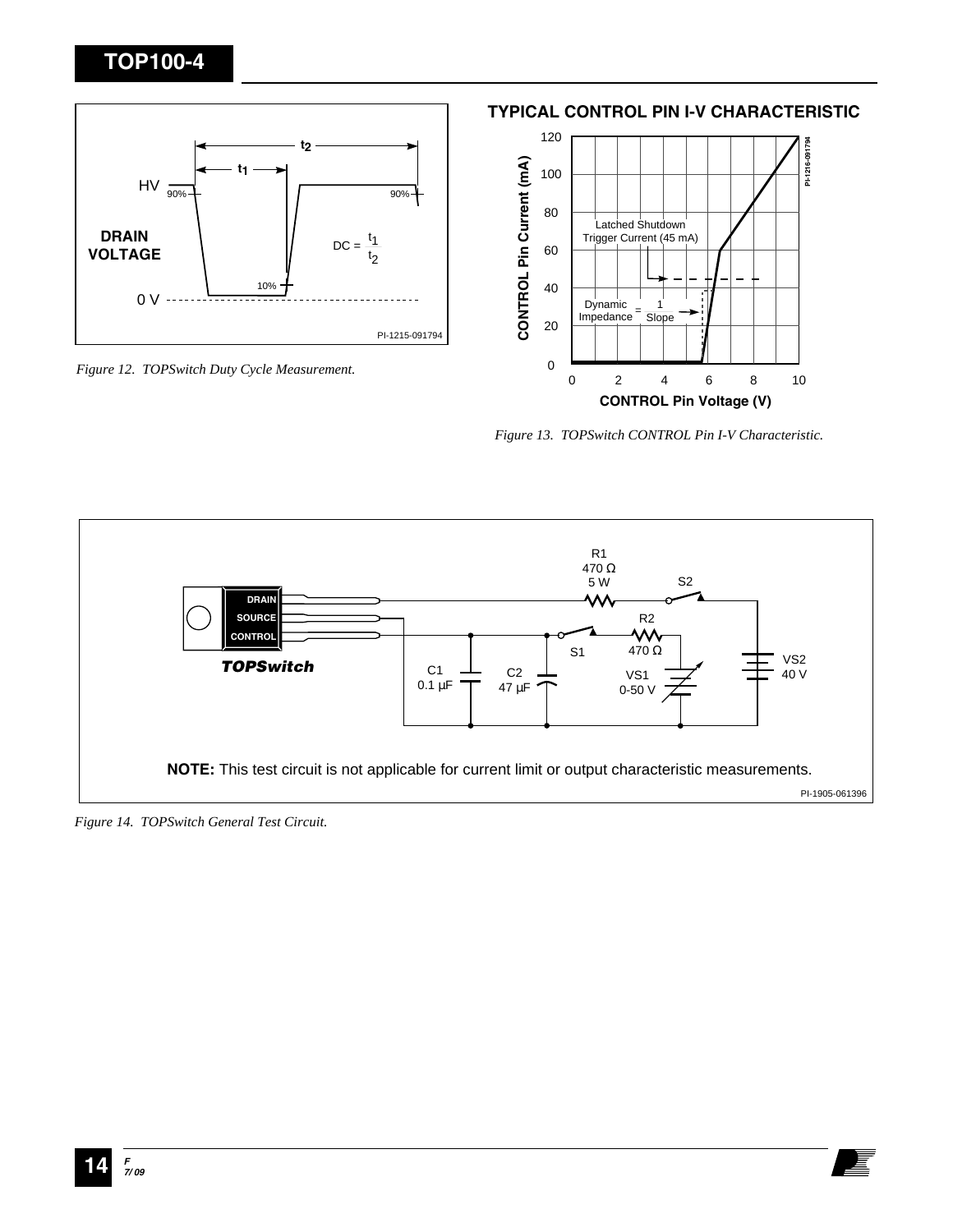### **BENCH TEST PRECAUTIONS FOR EVALUATION OF ELECTRICAL CHARACTERISTICS**

The following precautions should be followed when testing *TOPSwitch* by itself outside of a power supply. The schematic shown in Figure 14 is suggested for laboratory testing of *TOPSwitch*.

When the DRAIN supply is turned on, the part will be in the auto-restart mode.

The control pin voltage will be oscillating at a low frequency from 4.7 to 5.7 V and the DRAIN is turned on every eighth cycle of the CONTROL pin oscillation. If the CONTROL pin power supply is turned on while in this auto-restart mode, there is only a 12.5% chance that the control pin oscillation will be in the correct state (DRAIN active state) so that the continuous DRAIN voltage waveform may be observed. It is recommended that the  $V_c$  power supply be turned on first and the DRAIN power supply second if continuous drain voltage waveforms are to be observed. The 12.5% chance of being in the correct state is due to the 8:1 counter.

### **Typical Performance Characteristics**



**CURRENT LIMIT vs. TEMPERATURE**



**FREQUENCY vs. TEMPERATURE**



**I<sub>C</sub> vs. DRAIN VOLTAGE** 

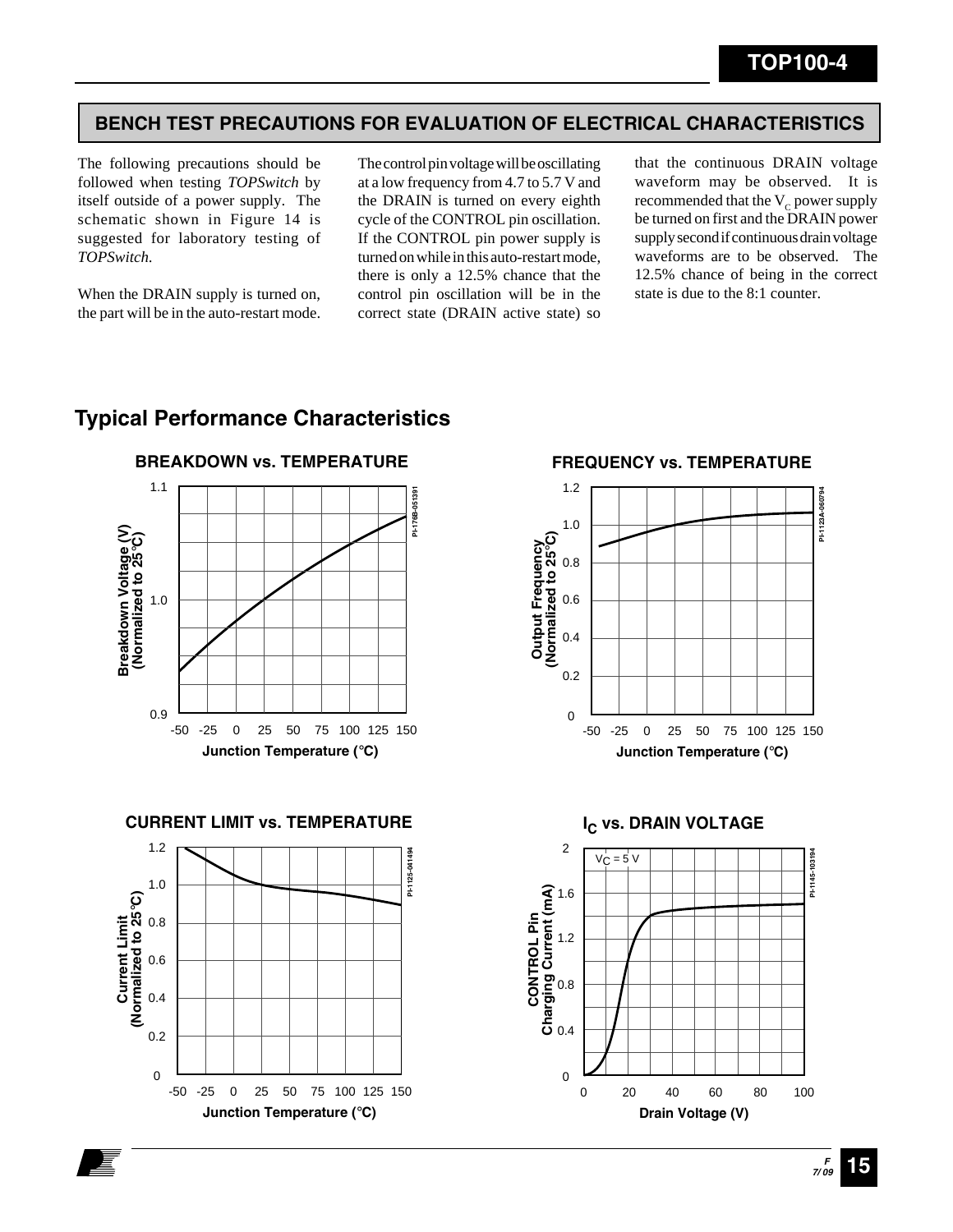# **Typical Performance Characteristics (cont.)**



### **COSS vs. DRAIN VOLTAGE**



# **DRAIN CAPACITANCE POWER**

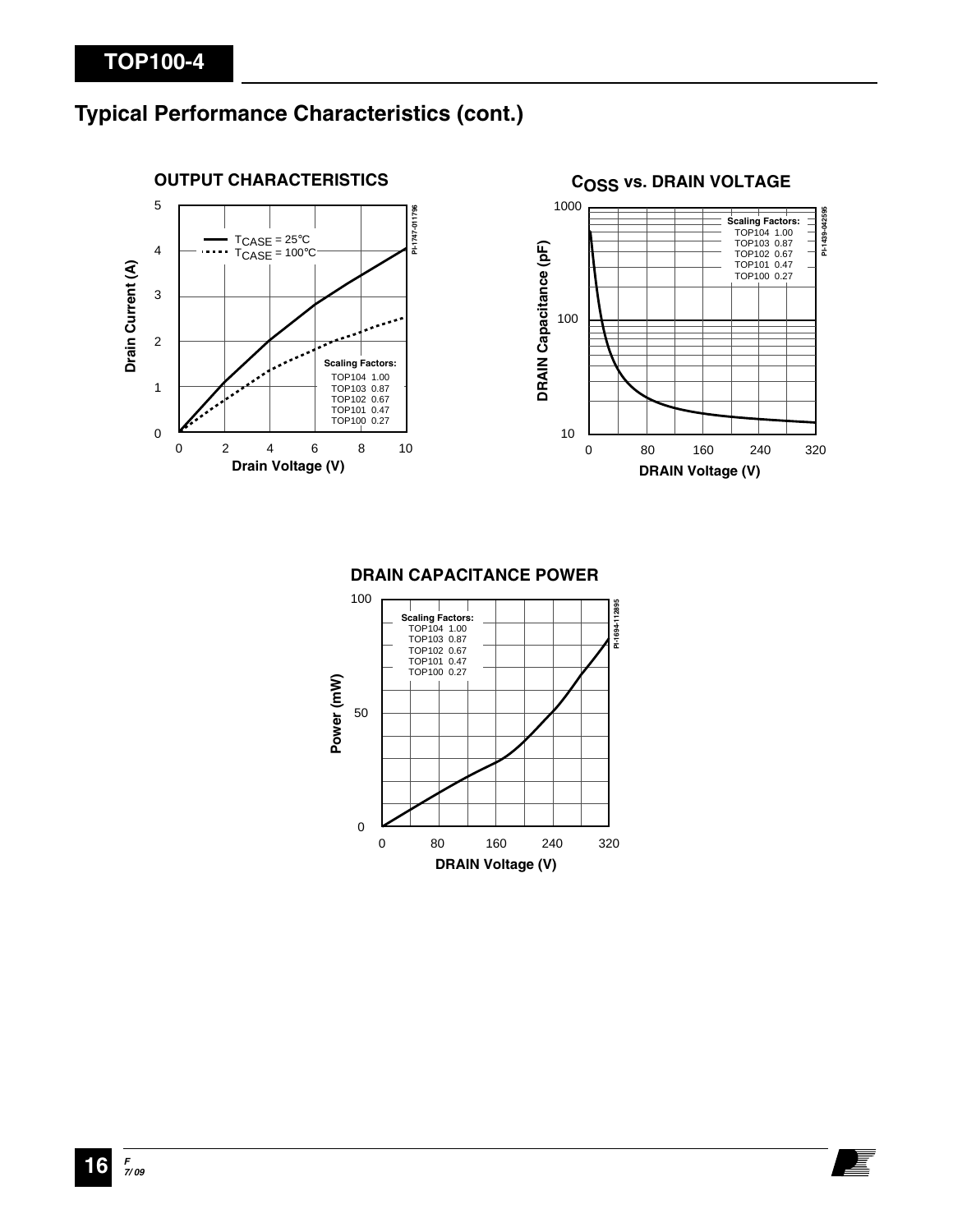

复